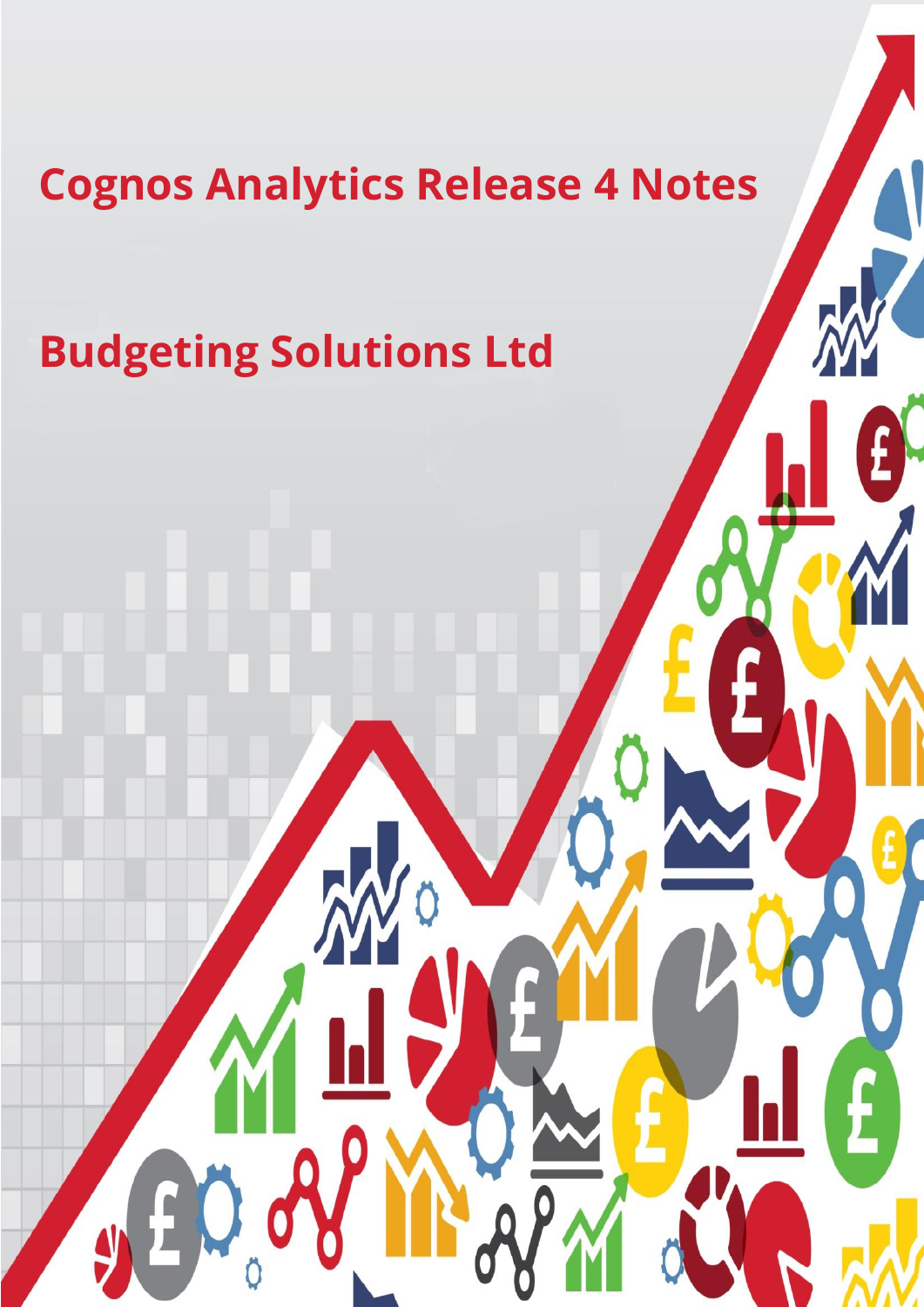With the three previous releases of Cognos Analytics containing mainly bug fixes and small enhancements, release 4 (R4) made some big changes that should prove to be universally popular.



## **Dashboard**

Additional functionality in the Dashboard allows for conditional formatting, crosstabs and now refresh timer for automatic updates.

| Product type                          | ▄<br>Revenue                              | <b>Data asset properties</b>           | <b>I</b> Data asset properties<br>General style Visualization details |
|---------------------------------------|-------------------------------------------|----------------------------------------|-----------------------------------------------------------------------|
| <b>Binoculars</b>                     | 31,303,208.42                             |                                        | Refresh automatically                                                 |
| <b>Climbing Accessories</b>           | 29,483,205.87                             | Visualization details<br>General style | 5<br>Seconds <sup>1</sup>                                             |
| Cooking Gear                          | 58,313,800.35                             |                                        | <b>Seconds</b><br>Minimum 5<br>Minutes<br>Hours                       |
| Eyewear                               | 221,939,948.93                            | Conditional palettes                   |                                                                       |
| First Aid                             | 846,984.93                                |                                        |                                                                       |
| Golf Accessories                      | 11,422,333.75                             |                                        |                                                                       |
| Insect Repellents                     | 2.062.062.11                              |                                        |                                                                       |
| Irons                                 | 63,606,666.75                             |                                        |                                                                       |
| <b>Distribution of Revenue values</b> |                                           |                                        |                                                                       |
|                                       |                                           | <u> 1999</u>                           |                                                                       |
| 846,984<br>45,065,577<br>89,284,170   | 177,721,356<br>221,939,949<br>133,502,763 | Color Order                            |                                                                       |
|                                       |                                           | 冒                                      |                                                                       |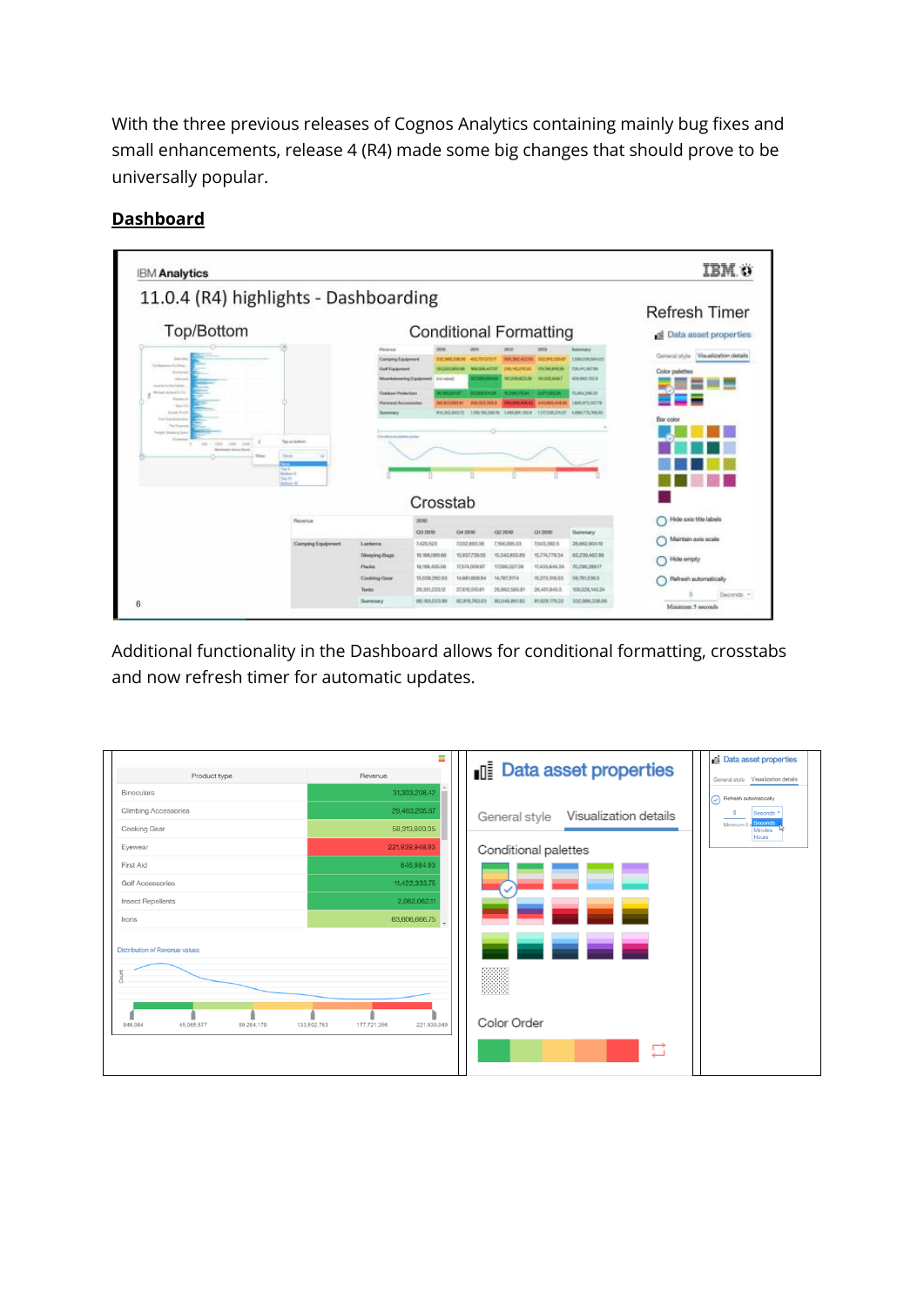| <b>IBM Analytics</b>                                                                 | <b>IBMO</b>                                                          |                                                      |
|--------------------------------------------------------------------------------------|----------------------------------------------------------------------|------------------------------------------------------|
| 11.0.4 (R4) Highlights - Storytelling                                                |                                                                      |                                                      |
|                                                                                      |                                                                      |                                                      |
|                                                                                      | C HaryMile<br>華<br><b>My pins</b>                                    | $\circ$<br>$4 \,\mu m$                               |
|                                                                                      | Ö,                                                                   |                                                      |
| 10 <sub>0</sub><br>because of a<br>×                                                 | $E = 2$ memoral $\theta$<br>Movie Feetdin<br>Aug Ni (2010 B.H. Fall) |                                                      |
| Q                                                                                    | Movie Results<br>Aug N 2010 E 15 MM                                  |                                                      |
| 三色工                                                                                  | Movie Results                                                        |                                                      |
| ah                                                                                   | Aug 50, 2010 S. D. AM                                                | $\mathcal{R}$                                        |
|                                                                                      | Sales Analysis<br>$ n$<br>$A_{12} = 300000000$                       |                                                      |
| ٠<br>雨<br>$rac{1}{1111}$                                                             |                                                                      |                                                      |
| 0063<br>٠<br>734<br>men.                                                             | $\overline{\phantom{a}}$<br>$\mathbb{Z}^\times$                      |                                                      |
| O <sub>F</sub> <sub>O</sub><br>$1 - \text{max} 1$<br>$2^{h(\mathbf{q})\mathbf{x}}$ ) | 戌                                                                    |                                                      |
| $\odot$ $\rightarrow$<br>14.<br>e.                                                   | 図<br>Southern y smartens                                             |                                                      |
|                                                                                      | AN                                                                   |                                                      |
|                                                                                      | @ 2016 IBM Corporation                                               |                                                      |
|                                                                                      |                                                                      |                                                      |
| 田                                                                                    | ⊞                                                                    |                                                      |
| 0:01<br>0:02                                                                         | 0:04<br>0:03                                                         |                                                      |
| $\  \$ data 1                                                                        |                                                                      | $\mathbb{H}$                                         |
| $\frac{1}{2}$ shape 2                                                                |                                                                      | $\begin{array}{c} \hline \end{array}$                |
|                                                                                      |                                                                      |                                                      |
| $\mathbb{H}$                                                                         |                                                                      | b.                                                   |
| $\leq$<br>0:00.0 / 0:05.0<br>Scene 1 of 1                                            | $\bigodot$<br>$\rightarrow$<br>$\blacktriangleright$                 | $\begin{array}{c} \boxed{\mathsf{K}} \\ \end{array}$ |

# The new 'Story Telling' feature allows selected screen to be made into a slide show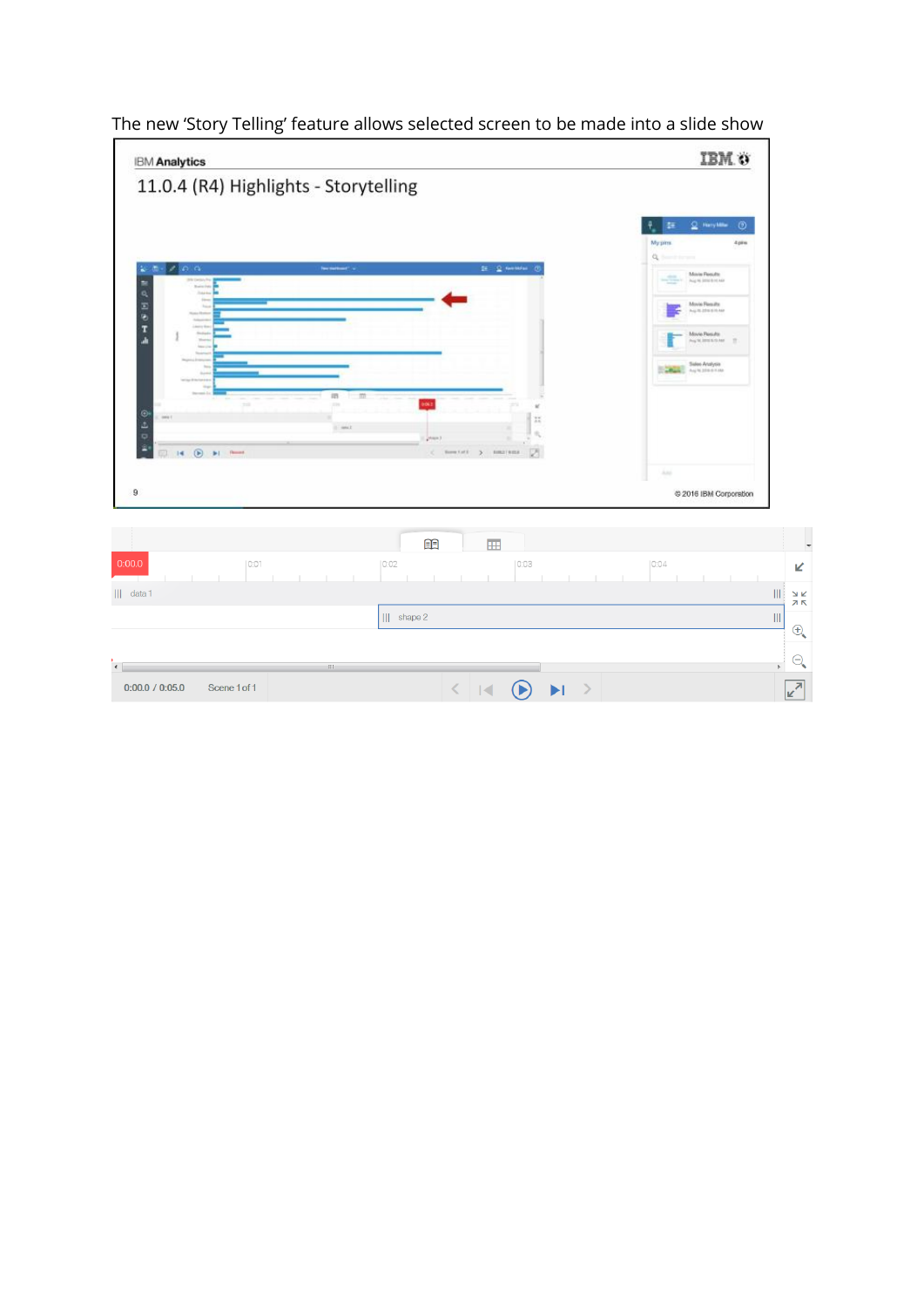### **Customisation**

The CA environment can now be customised, from the initial Welcome Page through to adding or removing buttons and menus.

Various samples are included that demonstrate how to modify existing themes and create your own.



# **Data Sets**

Until now there was no way of adding data from an OLAP data source (Transformerbuilt, TM1 etc) or Framework Manager package onto a dashboard, although reporting against them was not an issue. This restriction has now been removed by the addition of the new Data Sets capability (do not confuse this with the Data Set functionality in v10, which has been removed). This allows a cached version of a subset of the data to be maintained and used in the dashboard and data modules – this makes report performance quicker as it reduces the workload on the database server.

A nice feature of Data Sets is the summarize detailed values, suppress duplicates option. This functionality helps tremendously if you are pulling records from a large fact table that contains millions of transaction level details, but you only need a summarized month level, for example. The final data set output would reduce millions of rows from a fact into just a few hundred and deliver much faster reporting performance.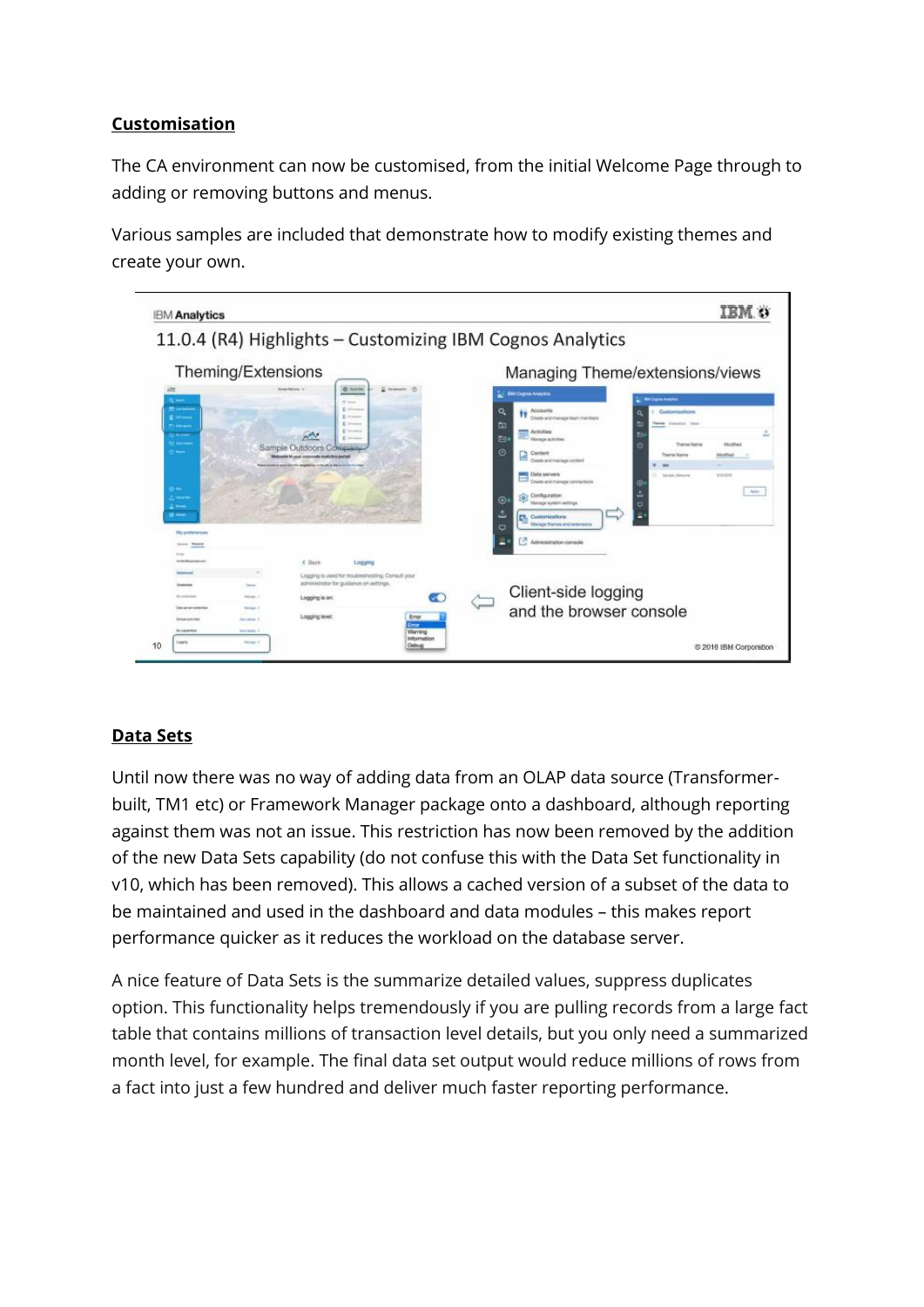#### **Data Modules**

As a designer of the Data Module, you now have the capability of hiding columns from the user and also the module will now automatically look for columns of data that potentially contain geographic or time data.

| Properties                     | ×                                                                            |
|--------------------------------|------------------------------------------------------------------------------|
| General                        |                                                                              |
| Label                          | <b>Country En</b>                                                            |
| This item is hidden from users |                                                                              |
| Expression                     | COUNTRY_EN >                                                                 |
| Usage                          | Attribute ▼                                                                  |
| Aggregate                      | Count Distinct <sup>v</sup>                                                  |
| Data type                      | Text                                                                         |
| Represents                     | Geographic Loc <sup>v</sup><br>Country<br>۳<br>Continent                     |
| Comments                       | <b>Sub Continent</b><br>Country<br>Reaion<br><b>State Province</b><br>County |
| <b>Advanced</b>                | City<br>Postal Code<br><b>Street Address</b><br>Position                     |

With the new mapping tools being available from R5 onwards, this could have a significant impact and making map production very much easier. Using the geographic item on a dashboard will now default the visualisation to a map and date to a calendar.

The product is available at no charge for existing Cognos users with a valid maintenance agreement and for those wishing to try the new capabilities, there is a cloud based version available to try at<https://ca-trial.mybluemix.net/> by using your IBM id.

We were asked in June at a User Day whether customers should consider moving to CA – our answer at that time, which was running R2, was a definite '**no'.** With the enhancements described above in R4 and the added functionality of the new mapping technology and RAVE2 visualisations to be delivered in R5 in mid-November, the answer to that same question now is **'yes'.**